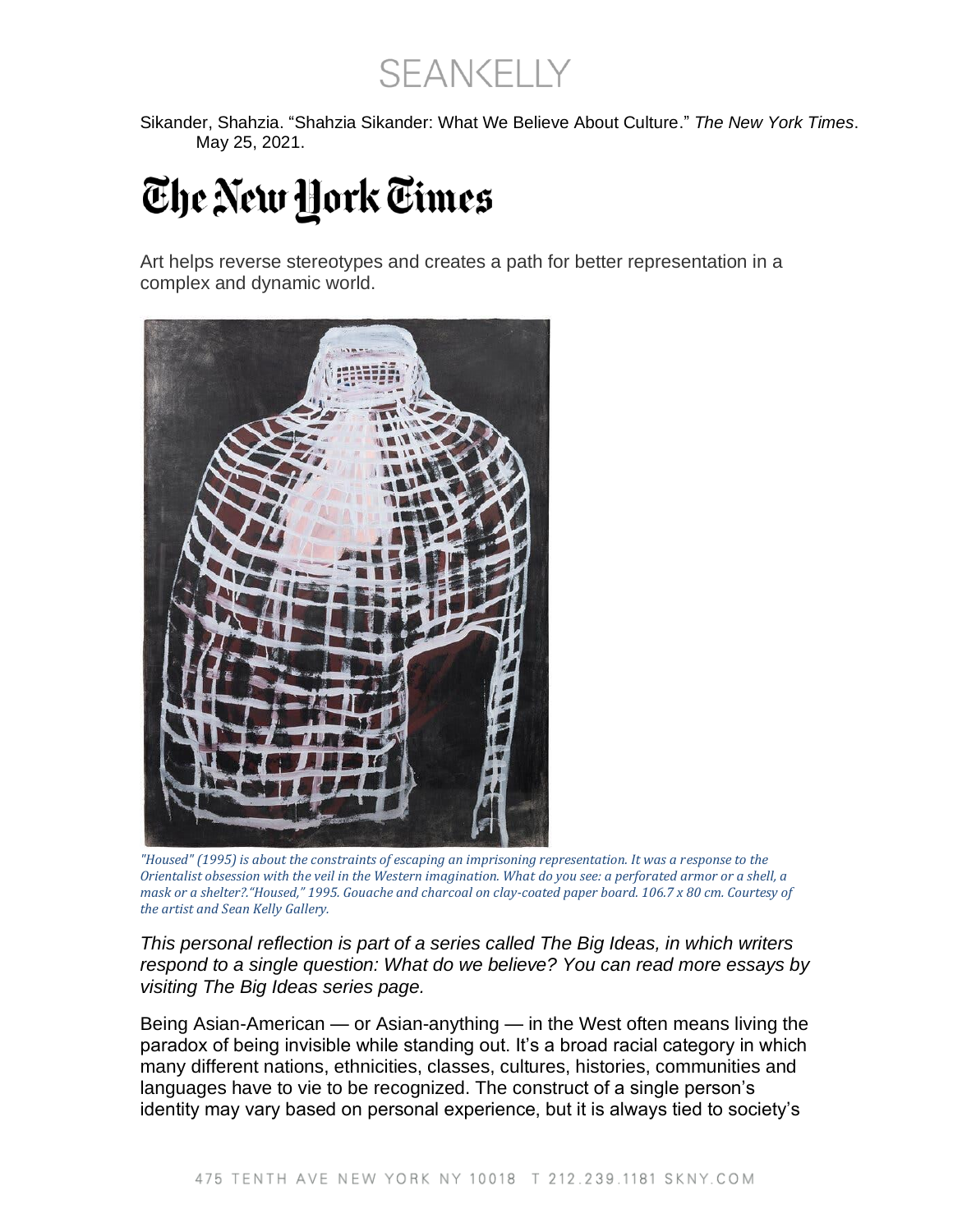**SEANKELLY** 

deep racial hierarchies, which are based on unfounded beliefs and irrational fears perpetuated by stereotypes.

Confoundingly, the opposite experience — living in the majority while still being erased — is just as commonplace elsewhere in the world. Growing up in the 1980s in Lahore, Pakistan, I saw the legacy of a singular, colonial interloper as it whitewashed the nuances and history of local and national identities. I attended an English-medium school, which at the time was seen as culturally advantageous. No one questioned the dated English curriculum, a residue of the British colonial era, or why examination papers were sent to Cambridge to be graded. Textbooks did not reflect local realities or languages. To this day, I need help reading Urdu poetry, and I never became fluent in Punjabi.

When I went to the National College of Arts in Lahore, traditional miniature painting was stigmatized as kitsch and derivative. "Miniature," a colonial term, encompassed premodern Central and South Asian manuscript painting. There were barely any students studying it, although interestingly, the subject was initially taught as part of an English colonial project meant to revive Indian crafts. The school's first principal was the British colonial official and artist John Lockwood Kipling, the father of the author Rudyard Kipling.

My interest in premodern manuscripts was sparked in response to that largely dismissive attitude, as well as by a collective lack of deep cultural knowledge in both Pakistan and the United States. Because artifacts and historical paintings from South Asia existed mostly in collections in the West, my peers and I had no real connections to our own region's historical art traditions.



*"Un-seen," 2011. Light projection into space. Shangri La Museum of Islamic Art, Culture & Design, Honolulu. Courtesy of the artist and Sean Kelly Gallery.*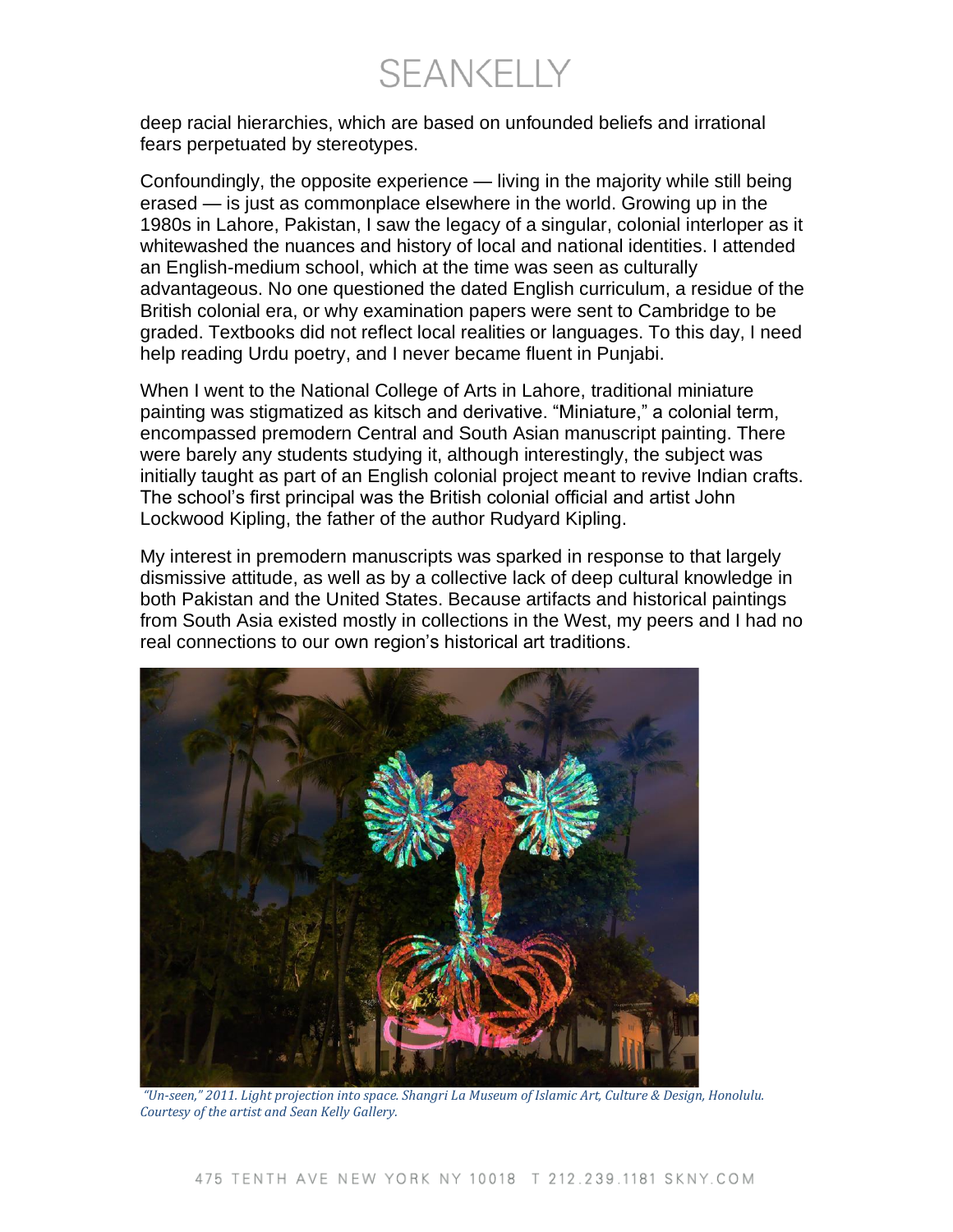**SEANKELLY** 

Our understanding of art history has long been Eurocentric, so we come into the world primed to belittle or dismiss anything outside the Western canon. Beliefs in binaries such as East-West, Islamic-Western, Asian-White or oppressive-free are deeply entrenched in how we view the world. When we inherit those one-sided, polarizing constructions from the past, we unconsciously keep marching down the same paths.

History itself is effectively just an account of the movement of objects and bodies. Trade, slavery, migration, colonial occupation — these are underlying currents, the root axes of modernity. How history is told, and who gets to tell it, exposes the hierarchies of power in our world.

During the European colonial era in the Indian subcontinent, for example, many South Asian manuscripts were dismembered, scattered and sold for profit, stunting the canon of Central and South Asian pictorial traditions for good. The most significant manuscripts can be found in the collections of Western museums like the Metropolitan Museum of Art, the British Museum and the Royal Library. And it's no secret that one of the most significant manuscripts, the Shahnama of Shah Tahmasp from 1524 — the region's equivalent to the Mona Lisa — was cut up and sold piecemeal in secondary auctions. The Tehran Museum of Contemporary Art traded a de Kooning for some of its pages.

As I studied and taught miniature painting in Lahore, I became attuned to the art form's complicated provenance and how it could be made to yield to new narratives. Transforming its status from a traditional and nostalgic form into a contemporary idiom became my personal goal. I carried that burden to M.F.A. programs in the United States in the early 1990s, when most people weren't familiar with the style. Because my work engaged with traditions that did not sit at the center of Western art history, it would often be glossed over and interpreted very narrowly in terms of my biography. One of the first questions I was asked in graduate school was, "Are you here to make East meet West?"

Thus began a decades-long experience of daily indignities. I, like many other Asians, am routinely spoken to in loud, slow English. People ask me where I'm *really* from, or if I'm the new nanny or a practicing Muslim. I am subjected to hours of interrogation by Homeland Security officers almost every time I travel to or from the United States.

To counter that, I use my work to deconstruct exclusionary racial representations and stereotypes, rejecting the colonial and male gazes and reimagining archetypal characters to tell richer stories. When I create contemporary miniatures in which women resist simplistic categorizations, I am responding to the difficulty of finding feminist representations of brown South Asians in contemporary culture.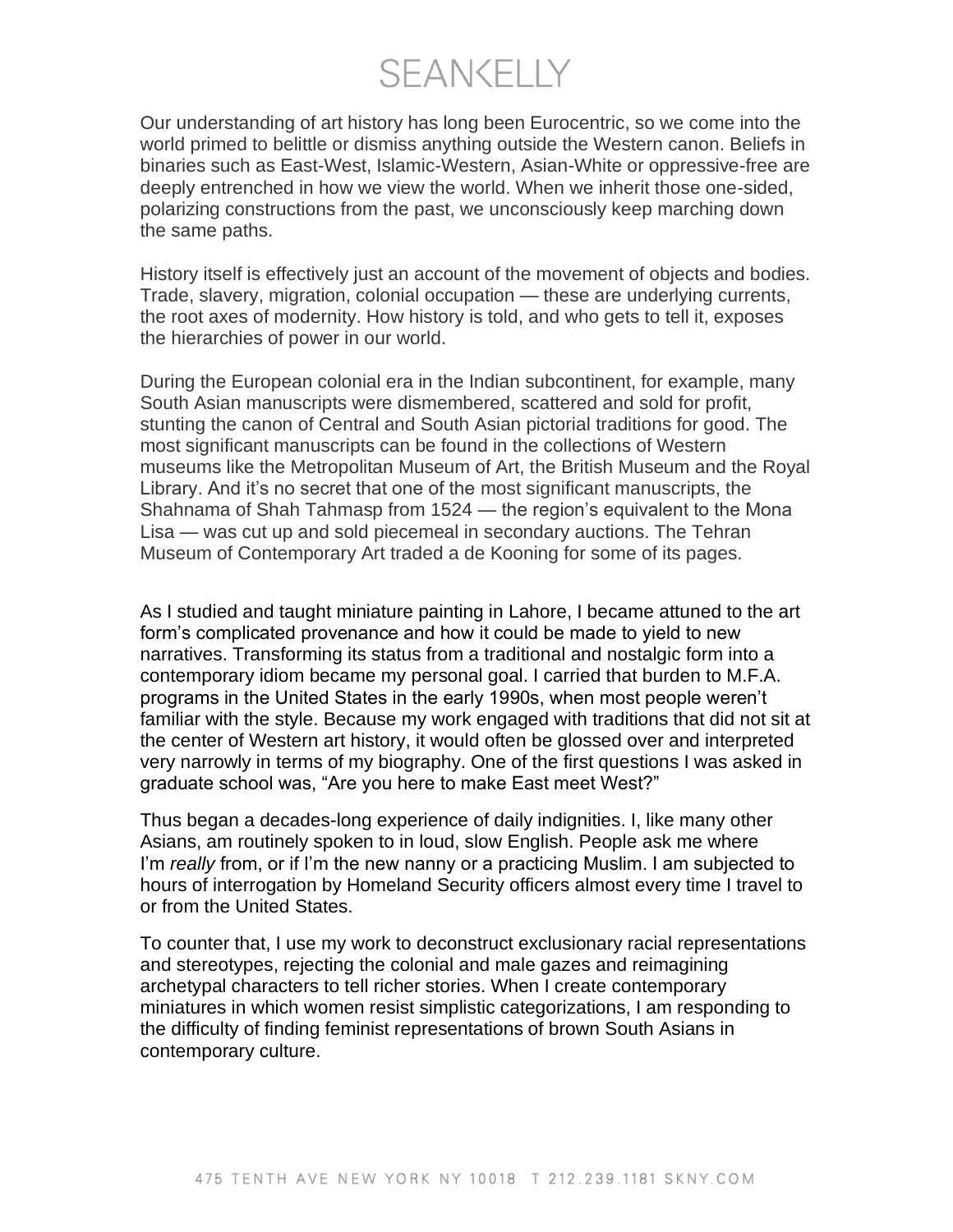## SEANKELLY



*"Promiscuous Intimacies" (2020). Culling protagonists from my paintings to create sculptures that explore the "promiscuous intimacies" of multiple times, spaces, art historical traditions, bodies, desires and subjectivities, I examine how female bodies bear the symbolic weight of communal identities from across multiple temporal and geographic terrains. "Promiscuous Intimacies," 2020. Patinated Bronze. 42 x 24 x 18 inches. Courtesy of the artist and Sean Kelly Gallery.* 

My art also reflects the back-and-forth of being both invisible and hyper-visible in the United States by illuminating the mercurial nature of identity — it's only partially in our control; the rest comes from other people's perceptions of us. For some projects, I've tapped into my own experience of being in America and how I've been mistaken for Mexican, Hawaiian, Bengali, Nepalese, Native American, Chinese, Guatemalan, Puerto Rican or Malaysian, depending on what I wore and where I was in the country. I try to uncover what social forces entitle people to speculate about my origins, and how these forces (mis)inform their guesses.

The female avatars in my art have thoughts, emotions, feelings and iconographies born out of the intellectual and virtuosic manuscript traditions of Central, South and East Asia. They come from vast, heterogenous, syncretic, layered visual histories with many different roots: Jain, Buddhist, Zoroastrian, Jewish, Christian, Hindu, Islamic, Sikh. Women in my paintings are multidimensional — at times androgynous, and always complex, proactive, confident, intelligent and, in their playful stances, connected to the past in imaginative ways without being tied to a heteronormative lineage or conventional representations of diaspora and nation.

By decolonizing and reimagining miniature paintings through feminist critique, I recontextualize those stories. It's a reminder that cultures are dynamic, not static, and histories are multidimensional.